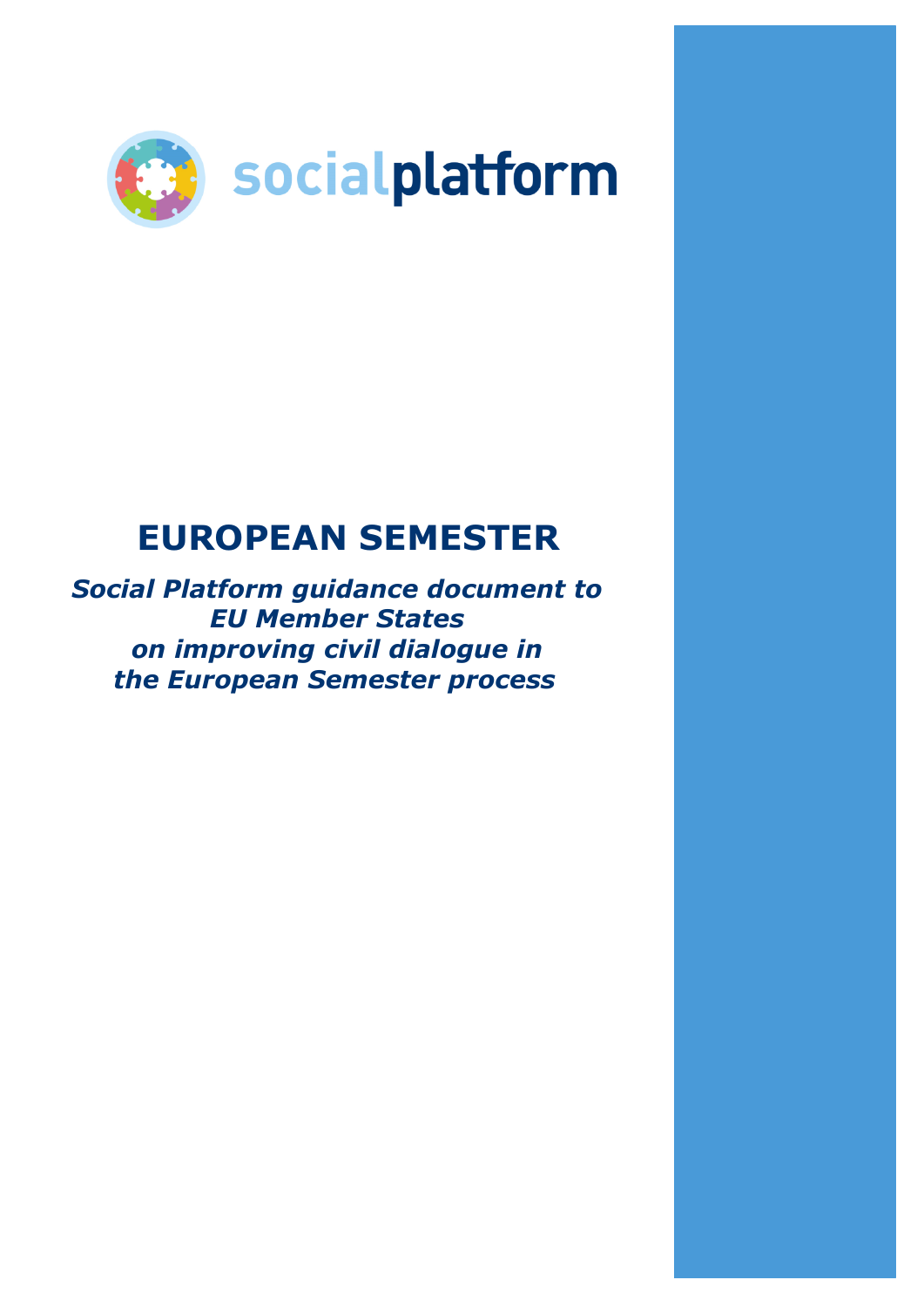### Published: November 2021

#### For further information: [katja.reuter@socialplatform.org](mailto:katja.reuter@socialplatform.org)





*EU Transparency Register ID: 85083981189-35*







*Social Platform is the leading alliance uniting networks of civil society organisations advocating for social justice and participatory democracy in Europe. With a membership of 45 pan-European networks, Social Platform campaigns to ensure that EU policies are developed in partnership with the people they affect, respecting fundamental rights, promoting solidarity, and improving lives.*

socialplatform

*Social Platform acknowledges the financial support of the European Commission's [Europe](http://eacea.ec.europa.eu/index_en.php)  [for Citizens](http://eacea.ec.europa.eu/index_en.php) programme, managed by the Education, Audiovisual and Culture Executive Agency (EACEA). This publication reflects the author's views. The Commission is not liable for any use that may be made of the information contained in this publication.*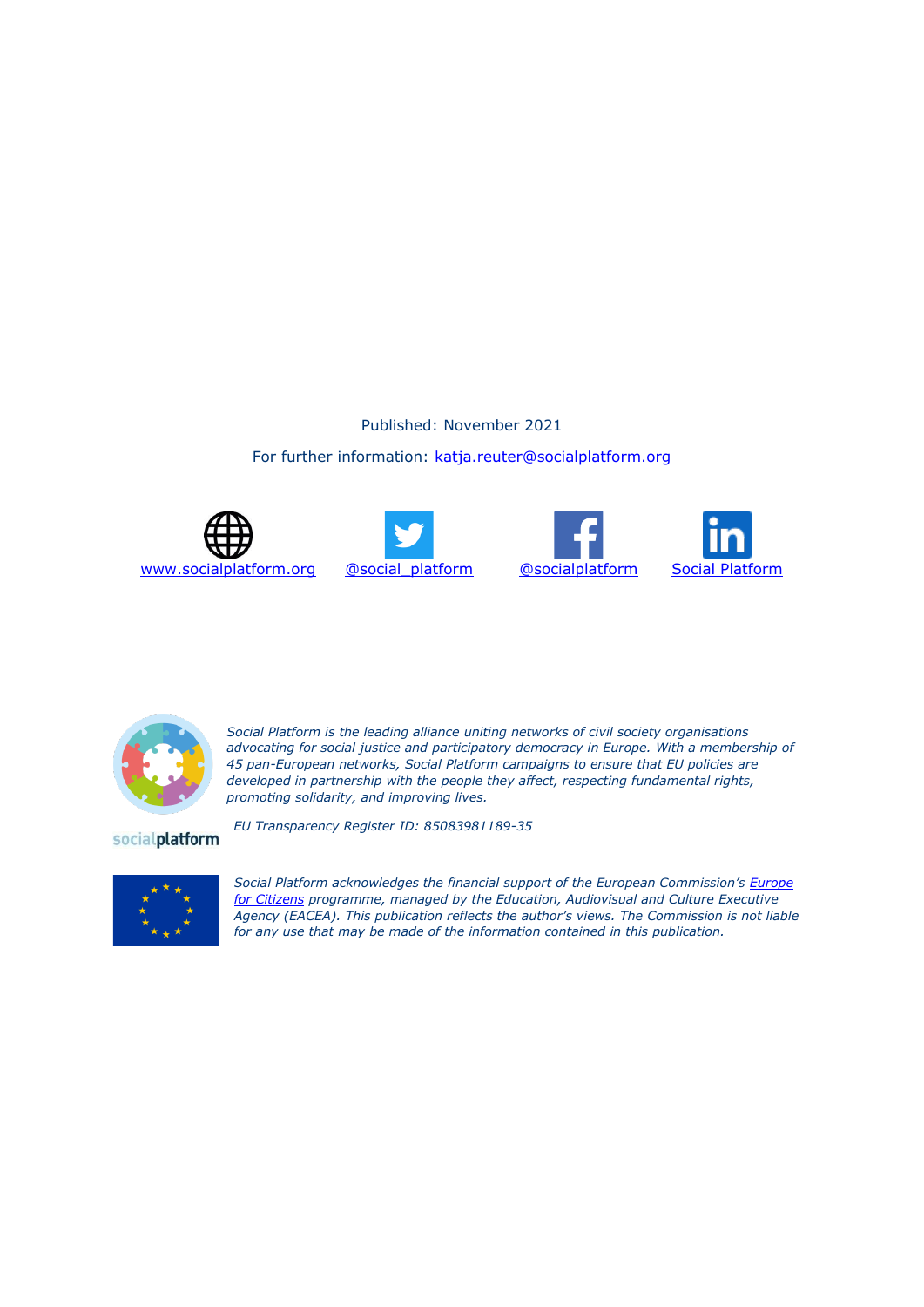# **Social Platform guidance document to EU Member States on improving civil dialogue in the European Semester process**

1. Build or improve processes for active outreach to and consultation of stakeholders, including civil society organisations (CSOs) and the people they represent, at national and regional levels, ensuring that they are structured, regular, and meaningful

- Make sure that cooperation protocols contain clear consultation structures, timetables, and resources for strengthening the involvement of stakeholders, including CSOs in all steps of the Semester process, including on how feedback will be taken into account.
- Pay particular attention to involving those in the most vulnerable and marginalised situations and who are underrepresented in decision-making.
- Make sure consultations take place across all relevant national ministries and involve all relevant stakeholders, including CSOs, at national and regional levels.
- Make sure consultations are user-friendly and accessible to enable CSOs to participate. Reach out to and inform them about upcoming consultations.
- Use the EU Technical Support Instrument to involve CSOs as experts.

2. Make sure that the regulatory and financial framework at national level ensures an empowering, and not limiting, environment for organised civil society

- Guarantee adequate funding of CSOs for their work, including on the European Semester process specifically, to enable their active involvement and that of the communities they represent.
- Make sure that CSOs are considered an implementing partner and beneficiary of the funds available under the Recovery and Resilience Facility (RRF), including different forms of disbursement, such as public procurement, public-private partnerships, and grants.

3. Recognise, engage with, and invest in targeted capacity-building of CSOs in all their diversity to enable them to engage with policy-making processes, like the European Semester

- A truly open, transparent, and regular civil dialogue at both EU and national level would increase legitimacy, accountability, and efficiency of decision-making and make it more evidence based.
- Pay particular attention to involving CSOs who represent people in the most vulnerable and marginalised situations and who are underrepresented in decision-making.
- Organise specific outreach to include vulnerable and marginalised communities and the CSOs who represent them.

More detailed recommendations on improving civil dialogue in each step of the European Semester process can be found in the annex of this document.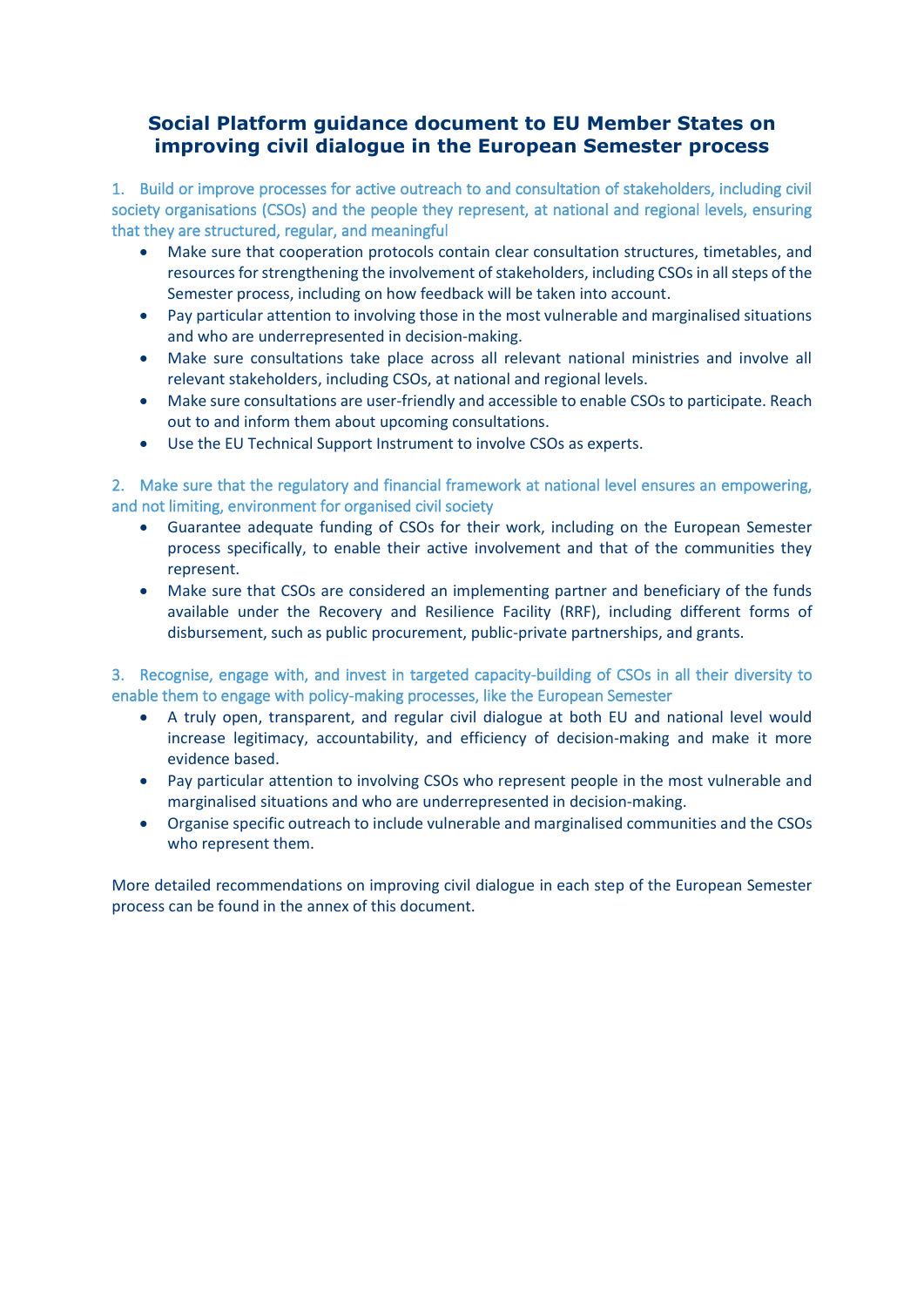# The importance of structured, meaningful civil dialogue

As the 2019 Annual Growth Survey highlights, the involvement of social partners, national parliaments and civil society is fundamental to improving ownership and legitimacy of reforms by making our representative democracies more participatory. It also helps address the growing lack of trust of people in decision-making processes at EU and national level and brings about better socio-economic outcomes. CSOs bring together local, regional, and national member organisations working with and representing people, including those who are traditionally underrepresented in decision-making, as well as of not-for-profit service providers. They are the only organisations that represent people in all their diversity, such as women, older people, people with disabilities, people affected by poverty, young people, children and families, ethnic and religious minorities, migrants and refugees, and the LGBTIQ+ community. Members of these groups might be voters or trade union members, but they also have demands that are not necessarily taken up by political parties or trade unions. Many of these groups of people are among the most affected by systemic issues like poverty, social exclusion, and the social consequences of the COVID-19 pandemic.

CSOs at European and national level have been active working on mitigating the socio-economic impact of the pandemic on their constituencies. Therefore, they have first-hand knowledge and expertise gathered through working directly with concerned groups of people who know best what they need and what would work to support them. They can also report on emerging issues that might not be on the radar of decision-makers yet. In addition, many CSOs engage in research and can provide evidence.

However, despite obligations regarding civil dialogue contained in the EU treaties (article 11 (1) and (2) of the Treaty on European Union) and the 2020 EU employment guidelines, civil dialogue at EU and national level is much weaker than social dialogue. It is treated as ad hoc and is dependent on the political will and individual engagement of decision-makers and civil servants.

The implementation of the national recovery and resilience plans (NRRPs) and all actions taken by Member States to turn the principles of the European Pillar of Social Rights into reality is monitored through the European Semester process. The full involvement of CSOs in this process will help the European Semester correspond to needs on the ground and therefore have a positive impact on people's living and working conditions.

# **Outlook**

Input by national CSOs on how they see the progress made in achieving the objectives set in their NRRPs will be key to ensure successful implementation of the RRF through the NRRPs.

In this context, the review report on the implementation of the RRF that the European Commission must put forward by the end of July 2022, is an important opportunity for the involvement of organised civil society. Member States must make sure to include in their reporting to the European Commission relevant information about the involvement of stakeholders, including CSOs, in the implementation and monitoring of the plans.

Only with the full involvement of all stakeholders, including CSOs, in all decision-making processes can we achieve Europe's social recovery from the COVID-19 pandemic and the building of a more resilient, socially just, and inclusive Europe that leaves no one behind.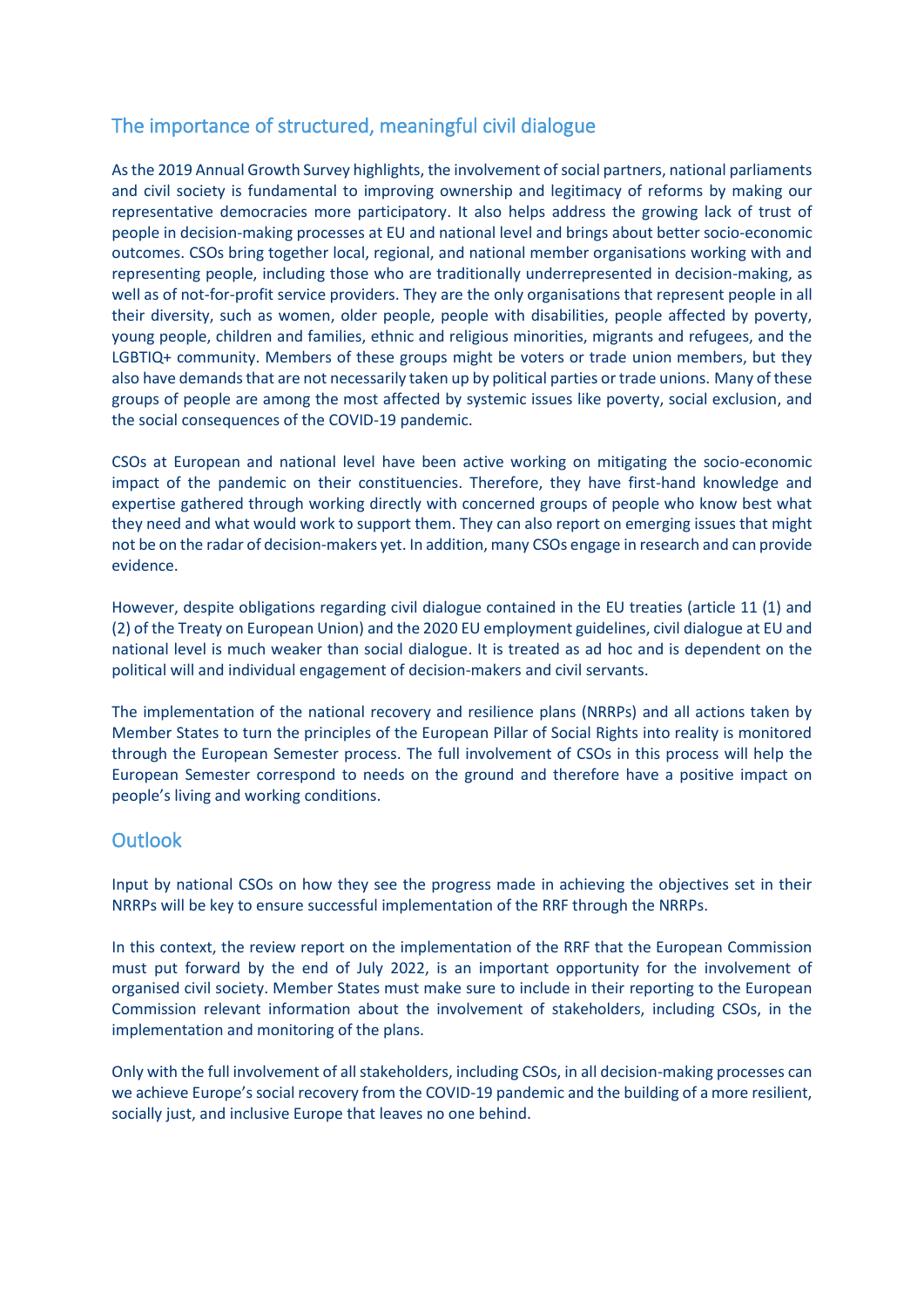# Annex 1: Social Platform policy recommendations to EU Member States on improving civil dialogue in the different steps of the European Semester process

This annex provides more detail on how to practically apply the above recommendations for the different stages and documents of the European Semester process.

## Overall recommendations for all stages of the process

- Make sure to consult stakeholders, including CSOs at national and regional level, fully and meaningfully or support their consultation by the European Commission in the early drafting stages of all Semester documents.
- Ensure a balance between consultations of different for-profit and not-for-profit interest groups. Input from different stakeholders should be given equal weight to not give for-profit organisations with more human resources an unfair advantage.
- Commit to fully involving CSOs in the design, delivery, and monitoring of national priorities through a civil dialogue process on equal footing with social dialogue.

### 1. Country Reports

• Involve stakeholders, including national and regional CSOs, in the fact-finding missions and study visits the Commission organises in Member States to get a sense of national realities.

### 2. National Reform Programmes

- If they do not exist yet, set up formal consultative bodies comprising CSOs who actively participate in the drafting of the NRPs.
- Provide information on the process in a timely and easily accessible manner (including through simple language, minority languages etc.).
- Make sure that there are national debates on the topic and take-up in the media.
- Make sure to include a distinct section in the NRP reporting on the stakeholder consultation that was undertaken and the impact it has had, describing:
	- o Who was consulted, how, and at what stages of the process.
	- $\circ$  How information was made available in a timely and accessible manner to a wide variety of stakeholders in the country, including diverse CSOs.
	- o How the selection of stakeholders to consult was made, and which specific outreach measures and pro-active initiatives were carried out to ensure variety and representativeness, especially for grassroot non-governmental organisations and vulnerable communities.
	- o How the process was codified, which partnerships with civil society were put in place, which standing bodies were established, and which procedures were adopted.
	- $\circ$  What the key steps of the consultation were at which stage of the process, through which means, how many stakeholders were reached, how the obligations were met.
	- $\circ$  Quality indicators about how input was incorporated and how participating stakeholders were informed.
	- o What the impact of the consultation was.